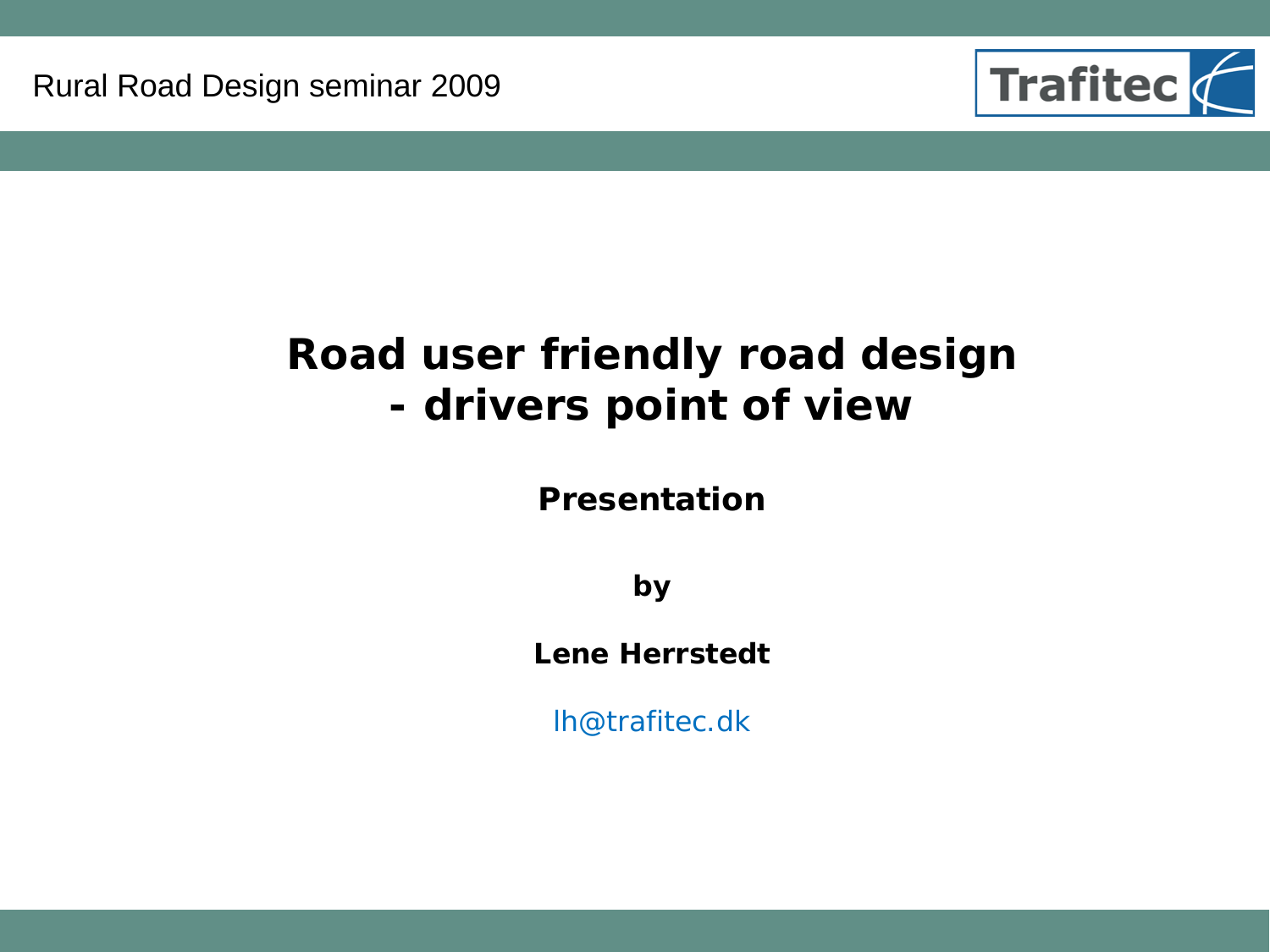

*"Road User Ability and Behaviour* 

*– the basis for a road user friendly road design"*

**Main Idea:**

- **Collect existing research based knowledge about physical and mental abilities of road users – overview for practical use**
- **Development of Explanatory Model for road user behaviour**
- **Identify knowledge gabs - describe the needs for additinal research**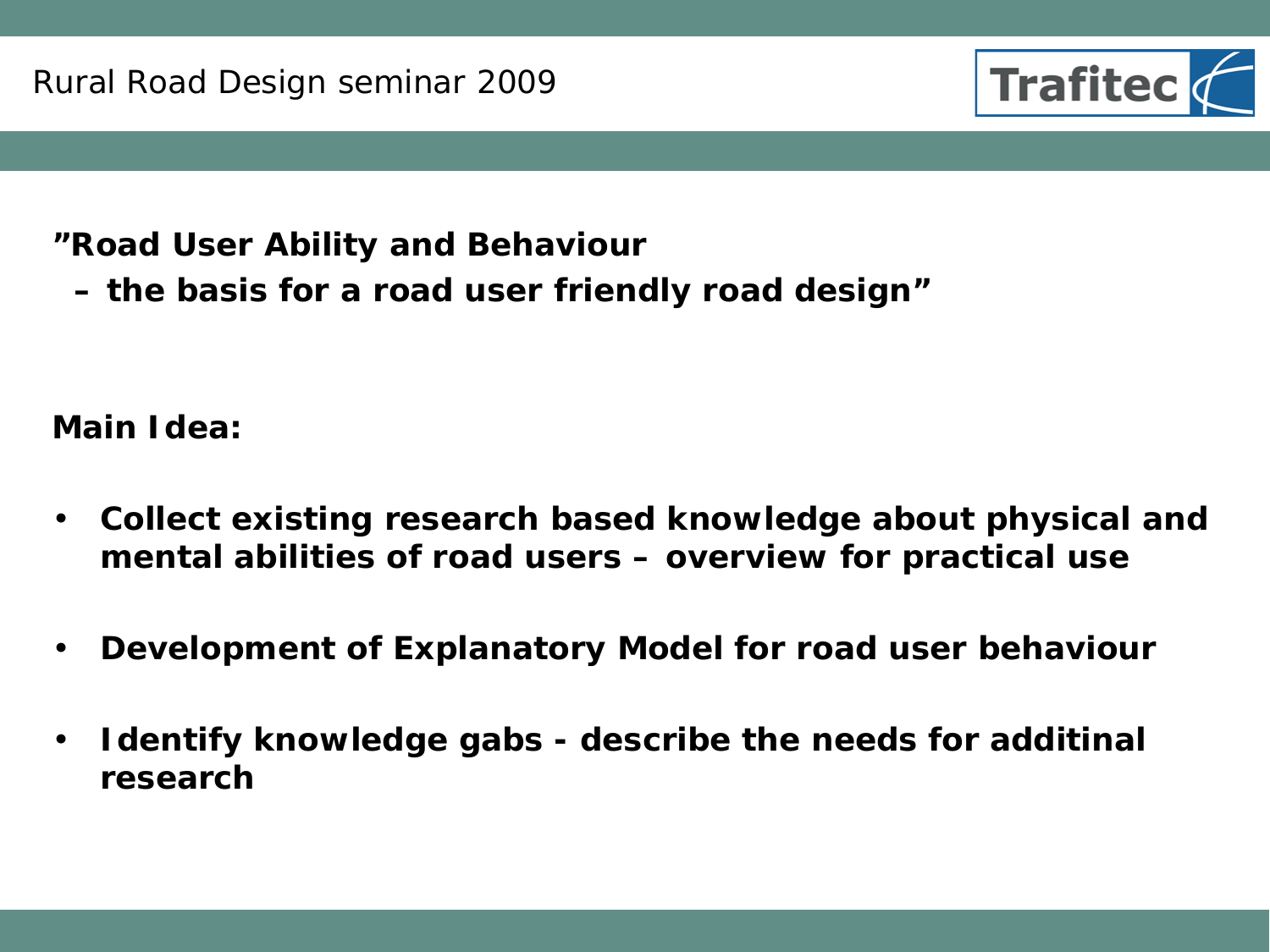"Road User Ability and Behaviour – the basis for a road user friendly road design"



**Part I: Workshop** 

**Practioners and Researchers – Psycologists and Engineers Drivers and pedestrians – focus on elderly road users**

- **Part II: Physical abilities – litteratur studies**
- **Part III: Mental abilities - litteratur studies**
- **Part IV: Explanatory Model for road user behaviour A frame for understanding**
- **Part V: Types and location of road user information – Case demonstrations**
- **Part VI: Identification of knowledge gabs**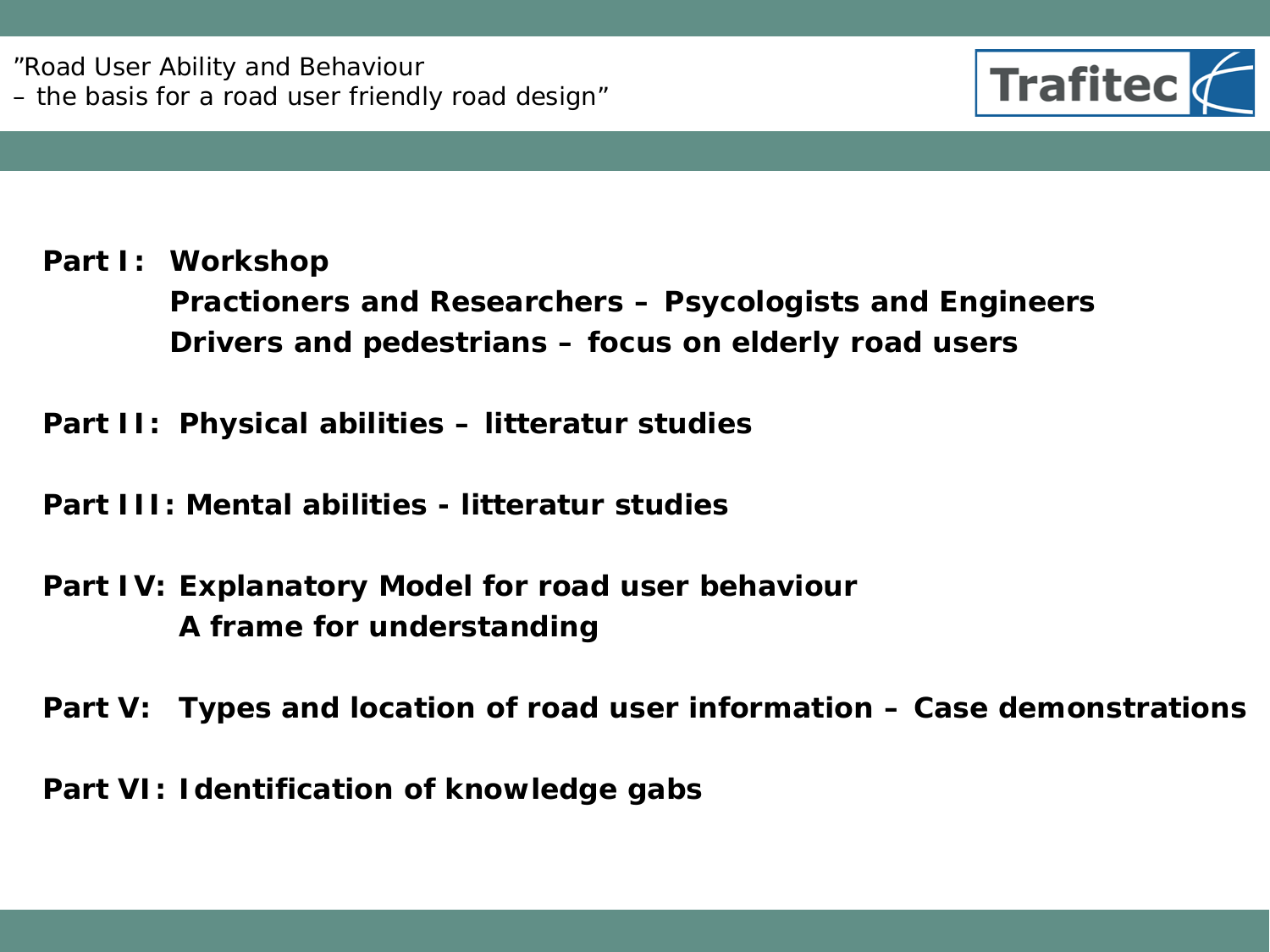"Road User Ability and Behaviour – the basis for a road user friendly road design"



**TÖI - Norway Trafitec - Denmark VTI - Sweden Gabriel Helmers - Sweden Nordic Road Directorates – Norway, Sweden, Finland, Denmark**

**9 summary reports are available in Nordic languages:**

**[www.nmfv.dk/vejgeometrigruppen](http://www.nmfv.dk/vejgeometrigruppen)**

**A summary article in English will be published in the magazine** *Nordic Road & Transport Research*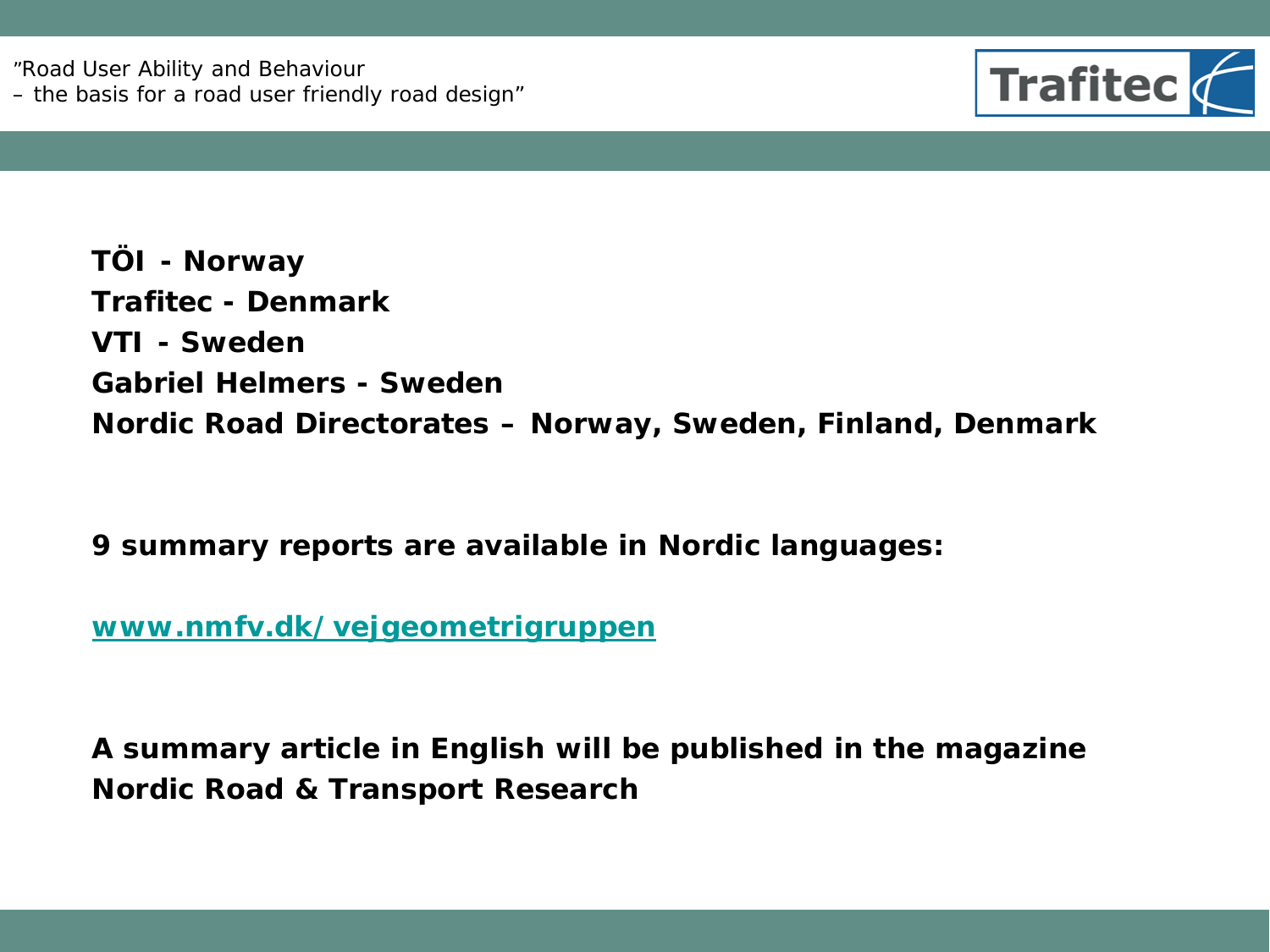

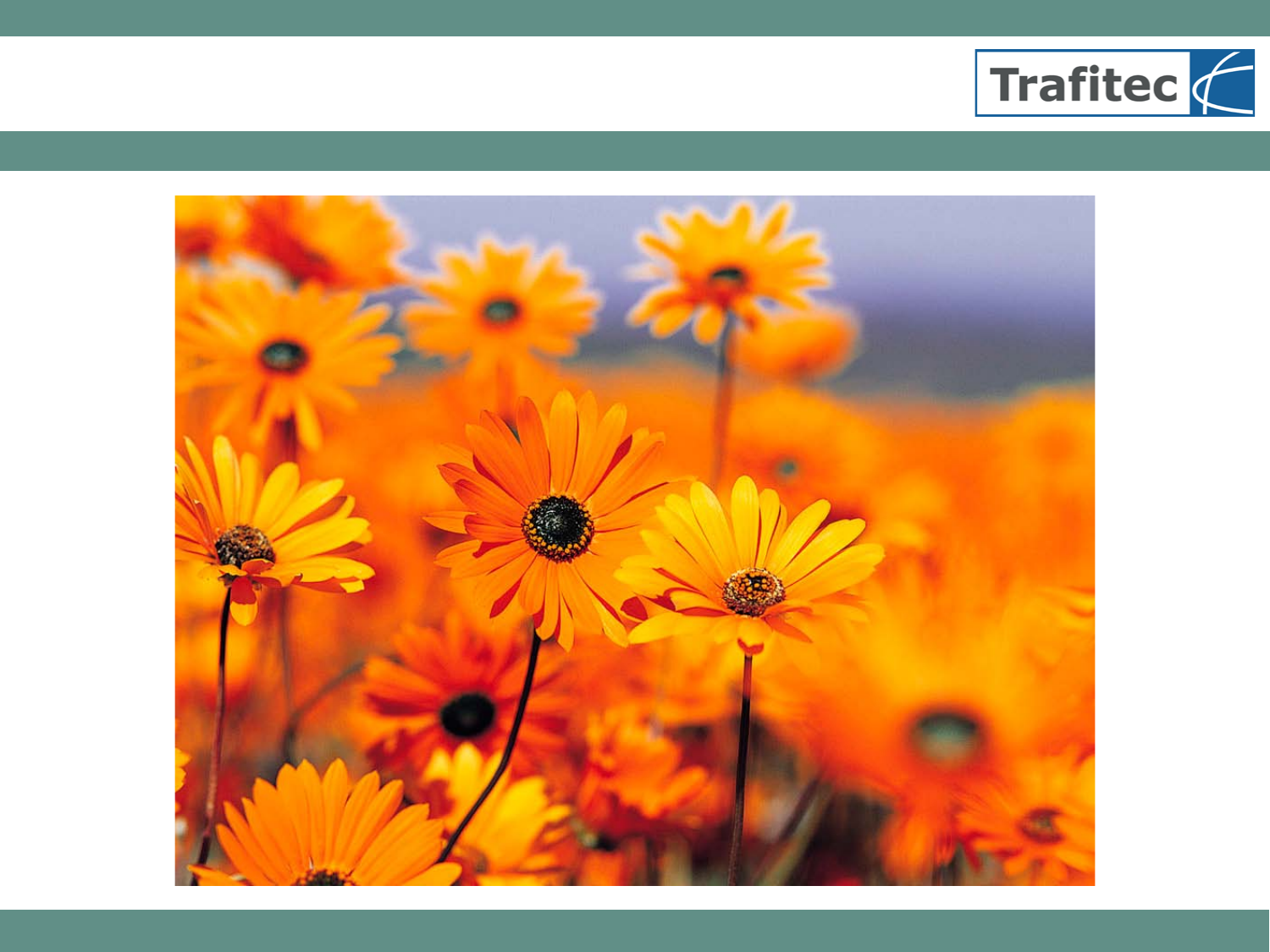

## **Explanatory model for road user behaviour**

**How do we function as road users?**

**Consequense for road design ?**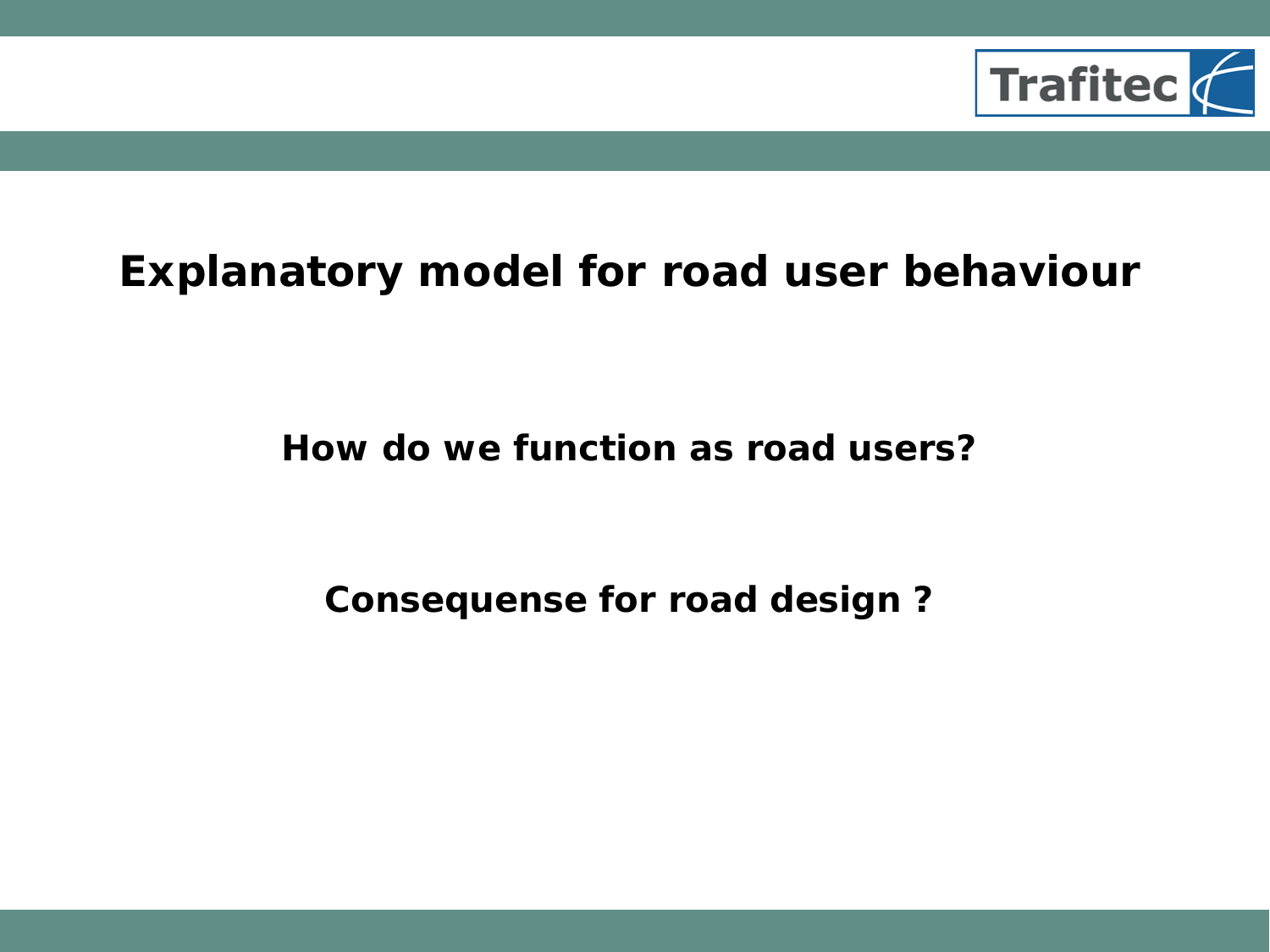**Explanatory Model for road user behaviour**



#### **Problem:**

**Road users do not always behave as intended Accidents occur**

#### **Solution:**

**To understand and explain how we function as road users To answer the question: WHY problems occur** 

**A new explanatory model is needed – a frame for understanding**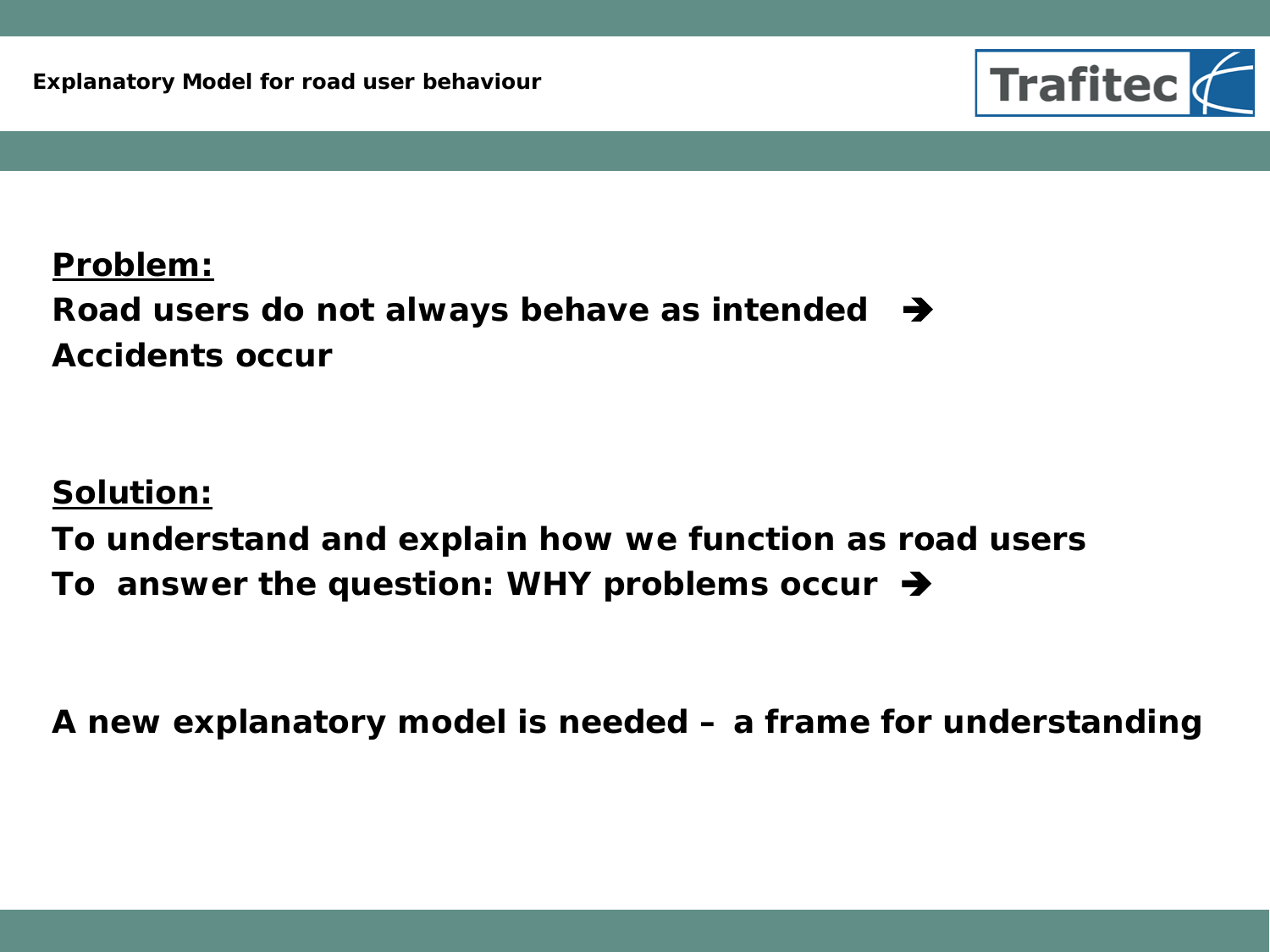**Explanatory Model for Road user behaviour**



• **Fundamental considerations must be formulated**

• **Explanatory model is not TRUE or FALSE**

• **A GOOD model will lead to effective solutions**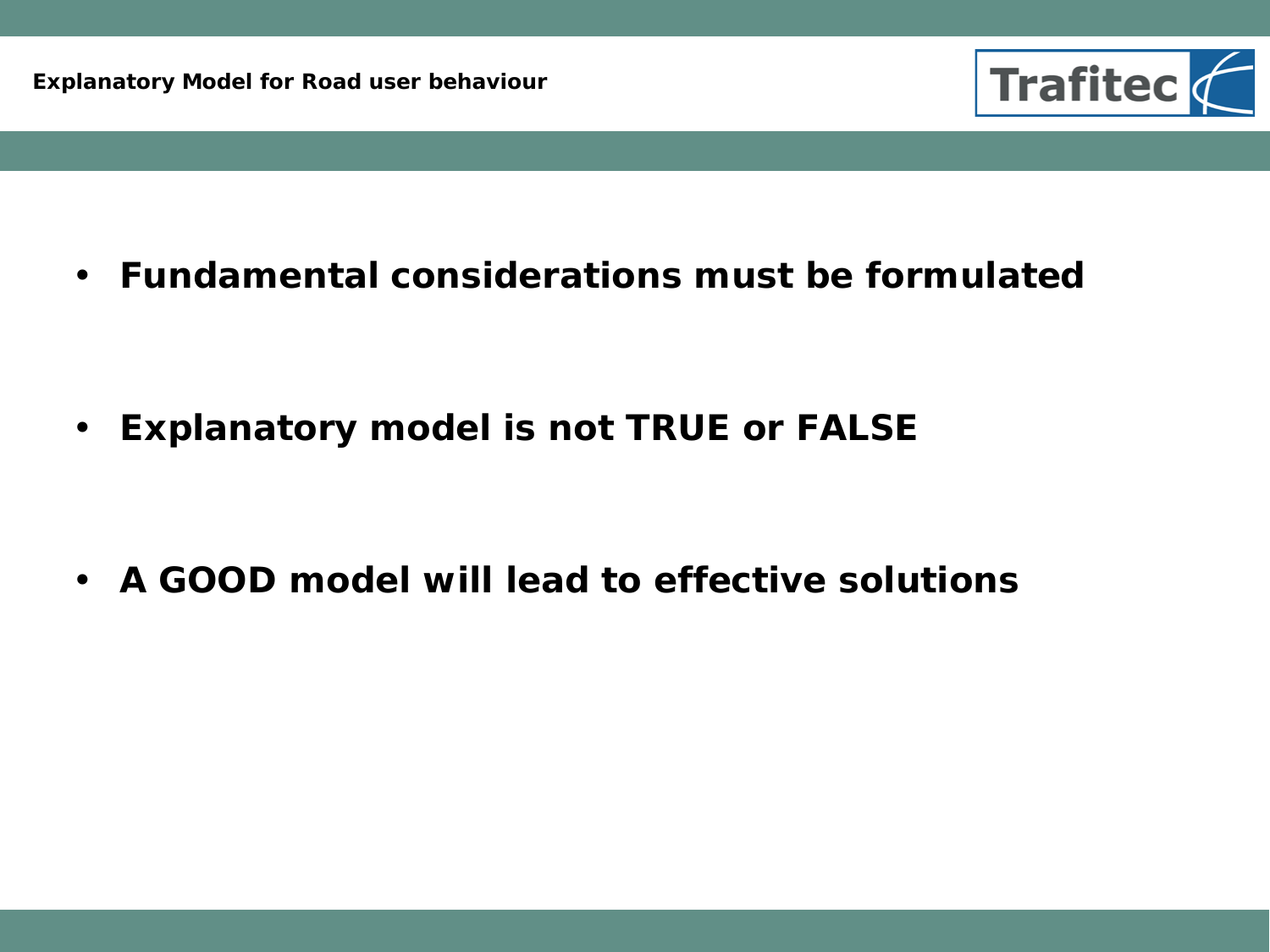

#### **Road user behaviour in an evolutionary perspective**

- **Survival of the fittest (Darwin)**
- **Our senses, brain and moving ability have developed to comprehend the surroundings - as a respond to the environment**
- **A condition for survival: increasingly improved ability to move around**
- **When we move we act very rationally and effectively: Greatest possible benefit for the least possible effort**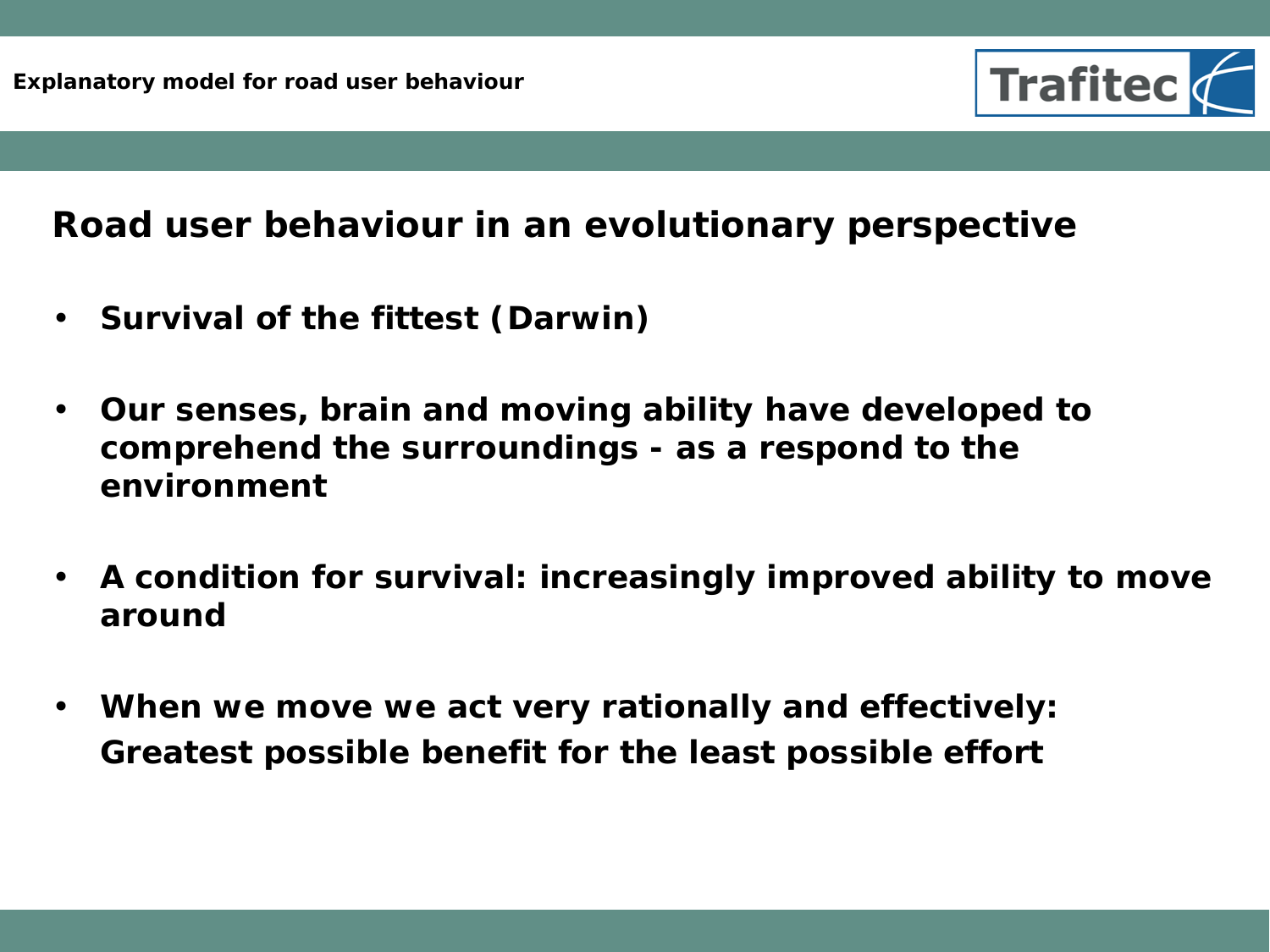### **Immediate holistic perception of the world around us**

• **The visual information about what surroundings look like is "embedded" in the rays of light, which reflects from surfaces and objects and meet our eyes**

**Trafitec** 

• **The brain automatically register the information and we form immediate impressions of the world around us (no interpretation)** 

(Gibson´s new theory of perception, 1986)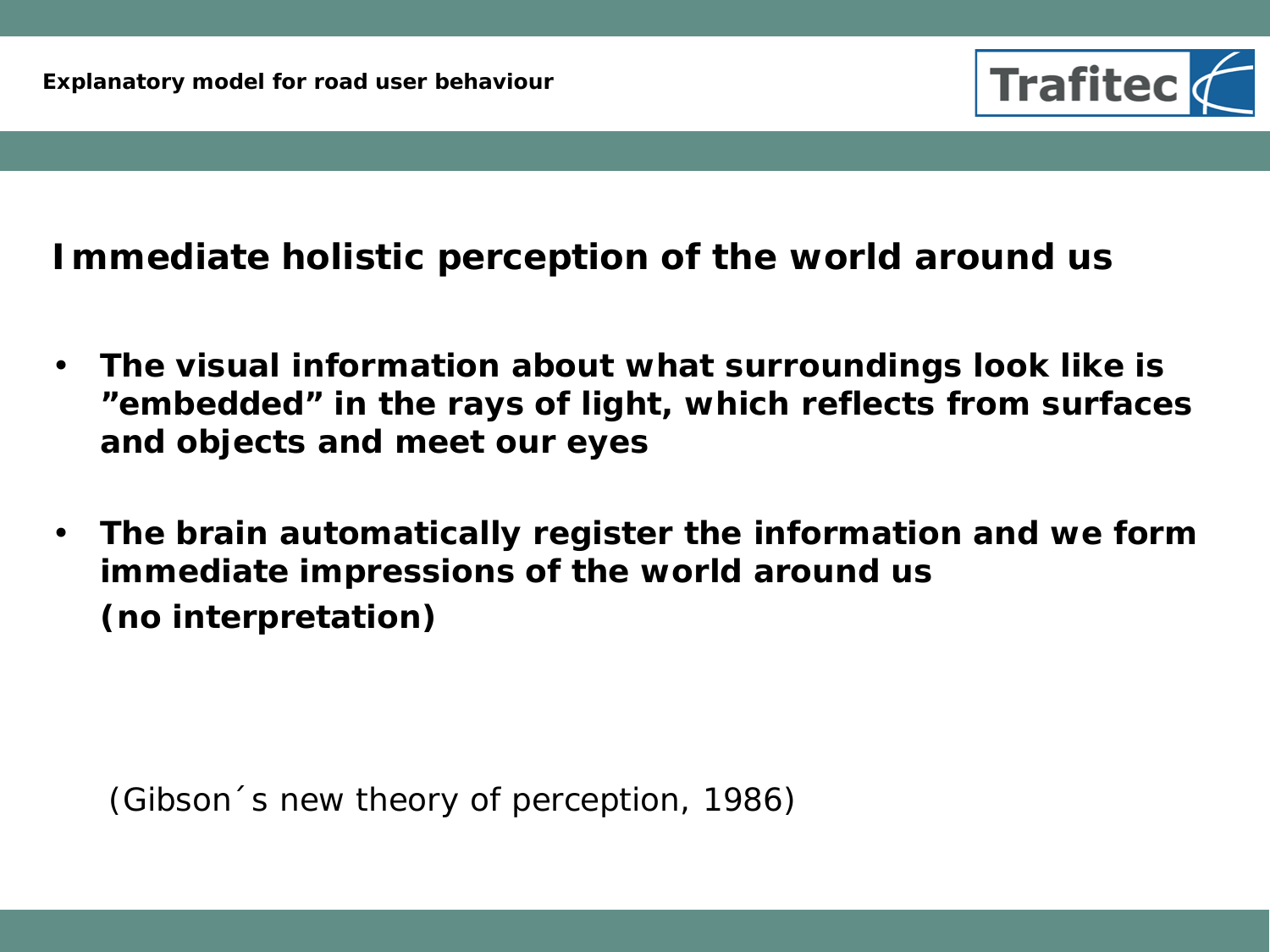

**Driving, Walking, Cycling are skills,**

- **- we have learned to master after a great deal of practice**
- we carry out without thinking on what we are doing
- **Which, once learned, mostly are performed automatically**
- **Road users have excess capacity - thinking of other things**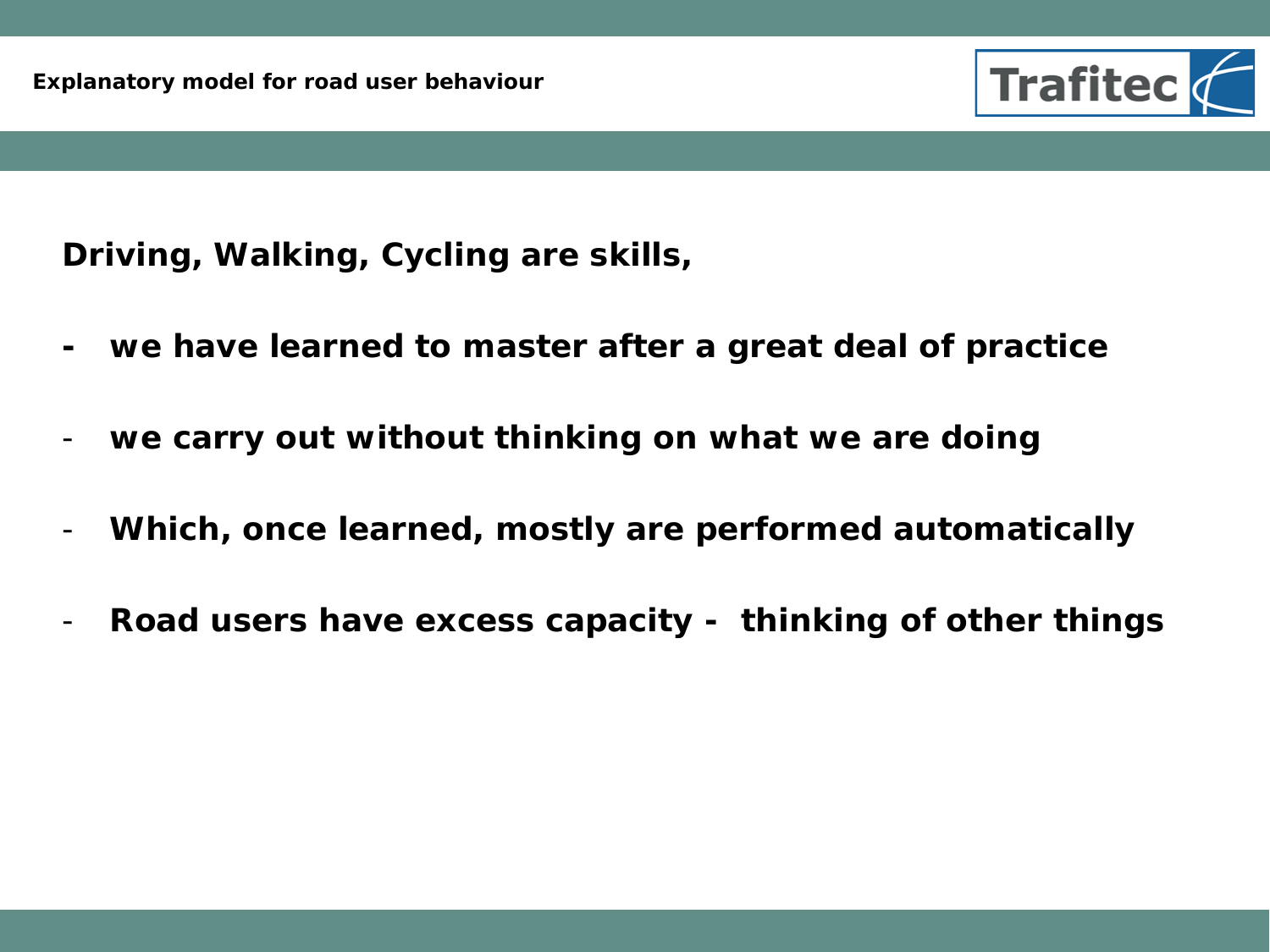

# **Safety margin and full control**

- **Drivers always adjust behaviour trying to optain full control**
- **Drivers feeling full control also feel they have a safety margin**
- **If the safety margin seems to be unnecessary high, speed will be increased – and if it seems to be too low, speed will be reduced instead.**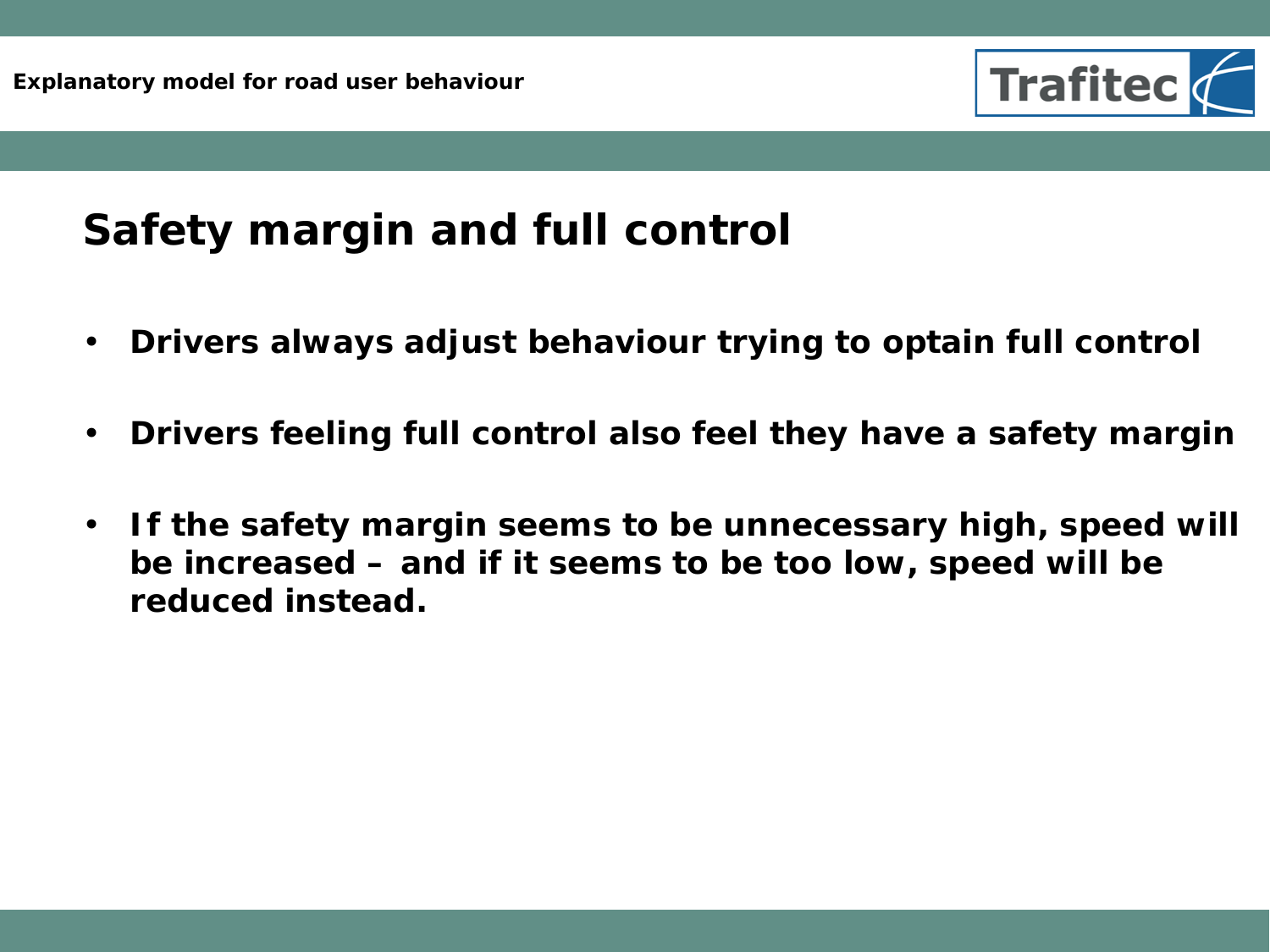**Explanatory model for road user behaviour**



**Drivers have 3 main tasks:**

**Automatic driving (control task): Position control, Speed adaption**

**Guidance:**

**overtaking, lane change, curves, assessments of manoeuvres** 

**Navigation:**

**Planning the journey, select the right route to reach destination, Understanding symbols**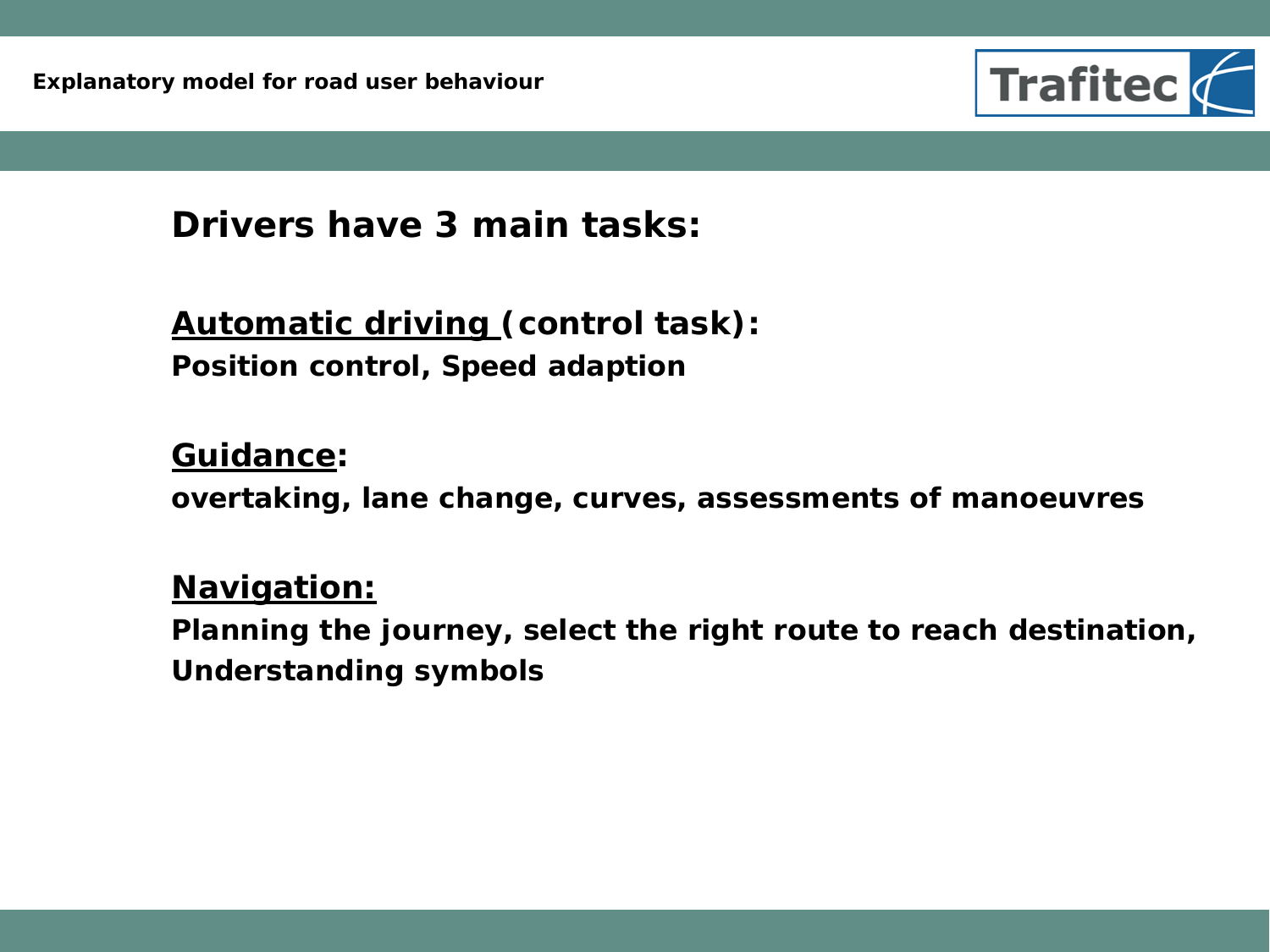Explanatory model for road user behaviour



**Gibson´s "Affordance" concept Self-Explaining roads**

**We immediately perceive:**

- **Offers to utilise (Benefits)**
- **Offers to avoid (threats)**

**Road design must be Self-explaining: road users immediately Perceive benefits and threats and how to drive on the road**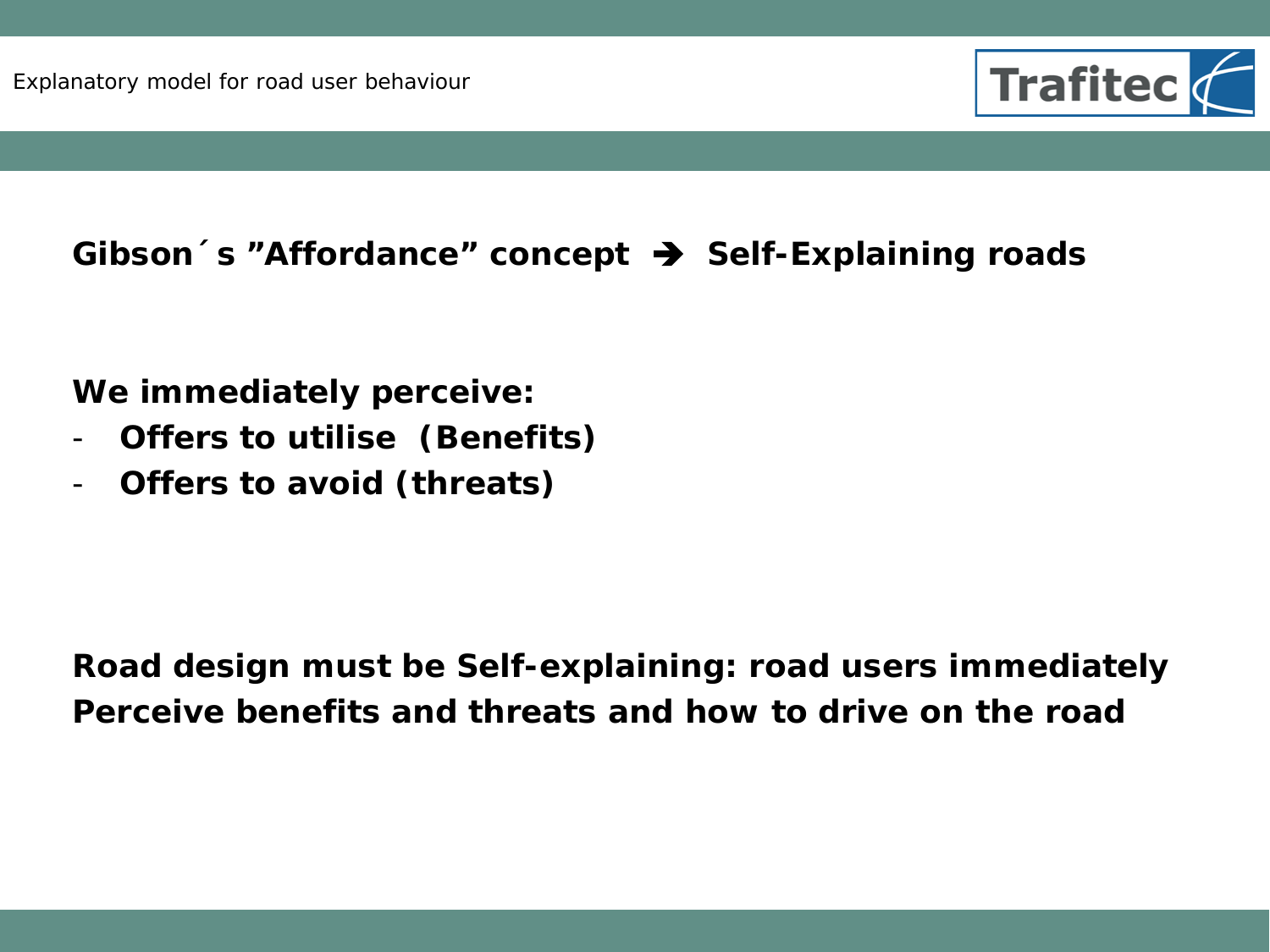

- **Expectations - should be confirmed**
	- **- standardisation is needed**
- **Orientation – landmarks are needed**
- **Changes in road Environment our world is stable - changes occur very slowly**
- **Drivers´ability to see and read road signs** 
	- **- only if drivers need information**
	- **- visible and readable in appropriate distance**
	- **- number of informations must be limited**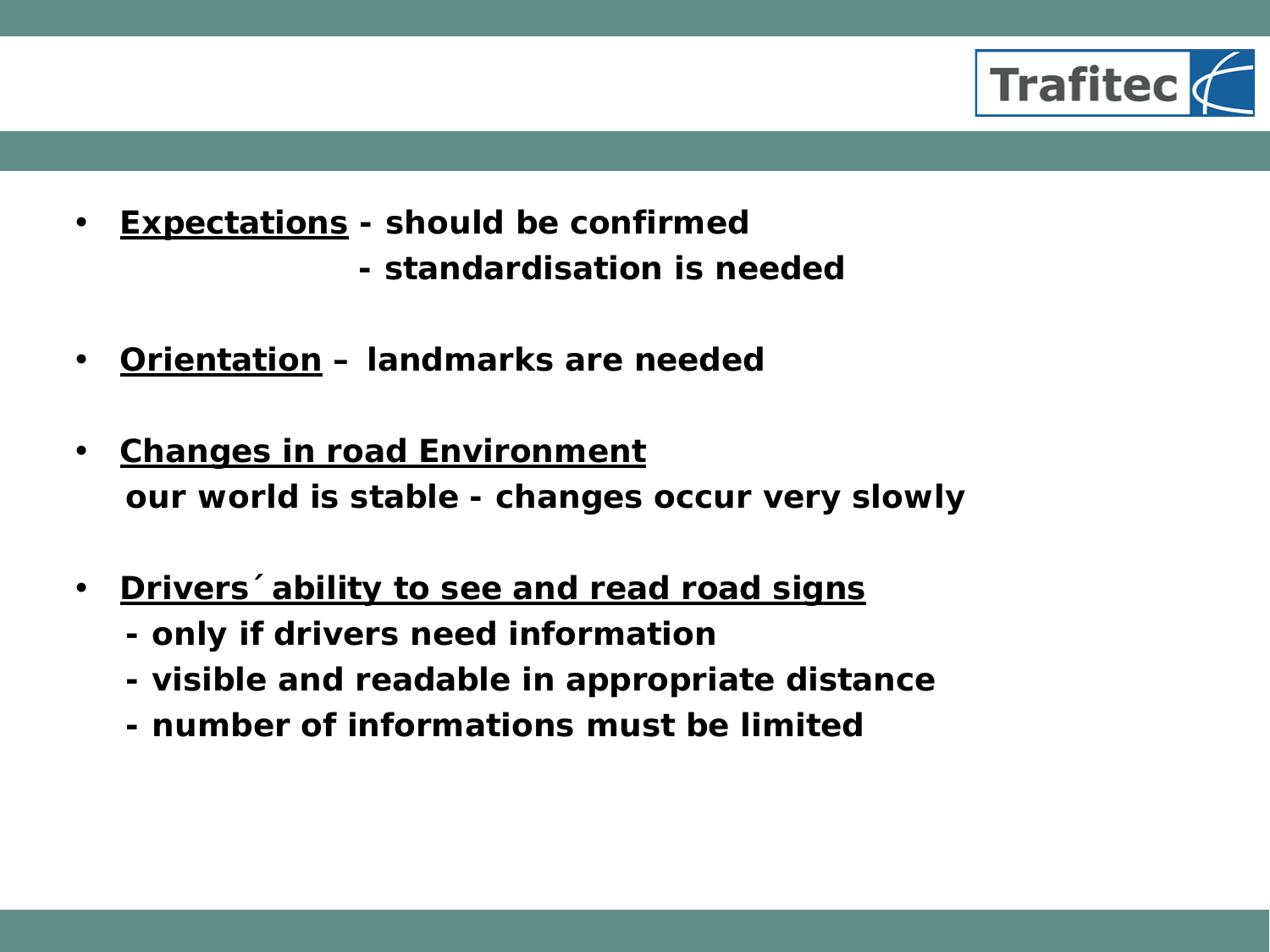

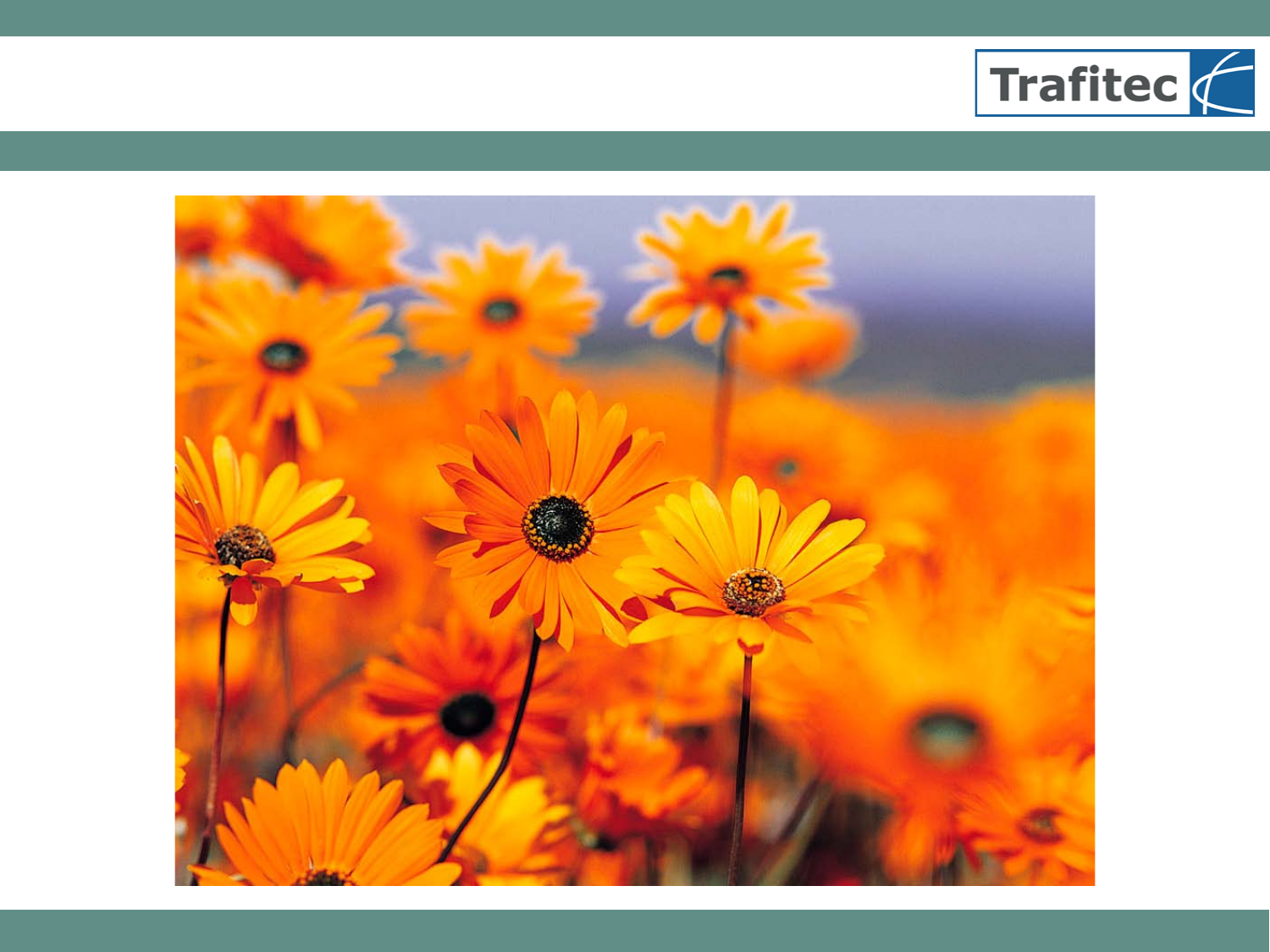

- **Driving in the wrong direction by mistake**
- **Condition: road lanes carry one way traffic**
- **Problem related to Motorways**
	- **- exits are by mistake used as enterings**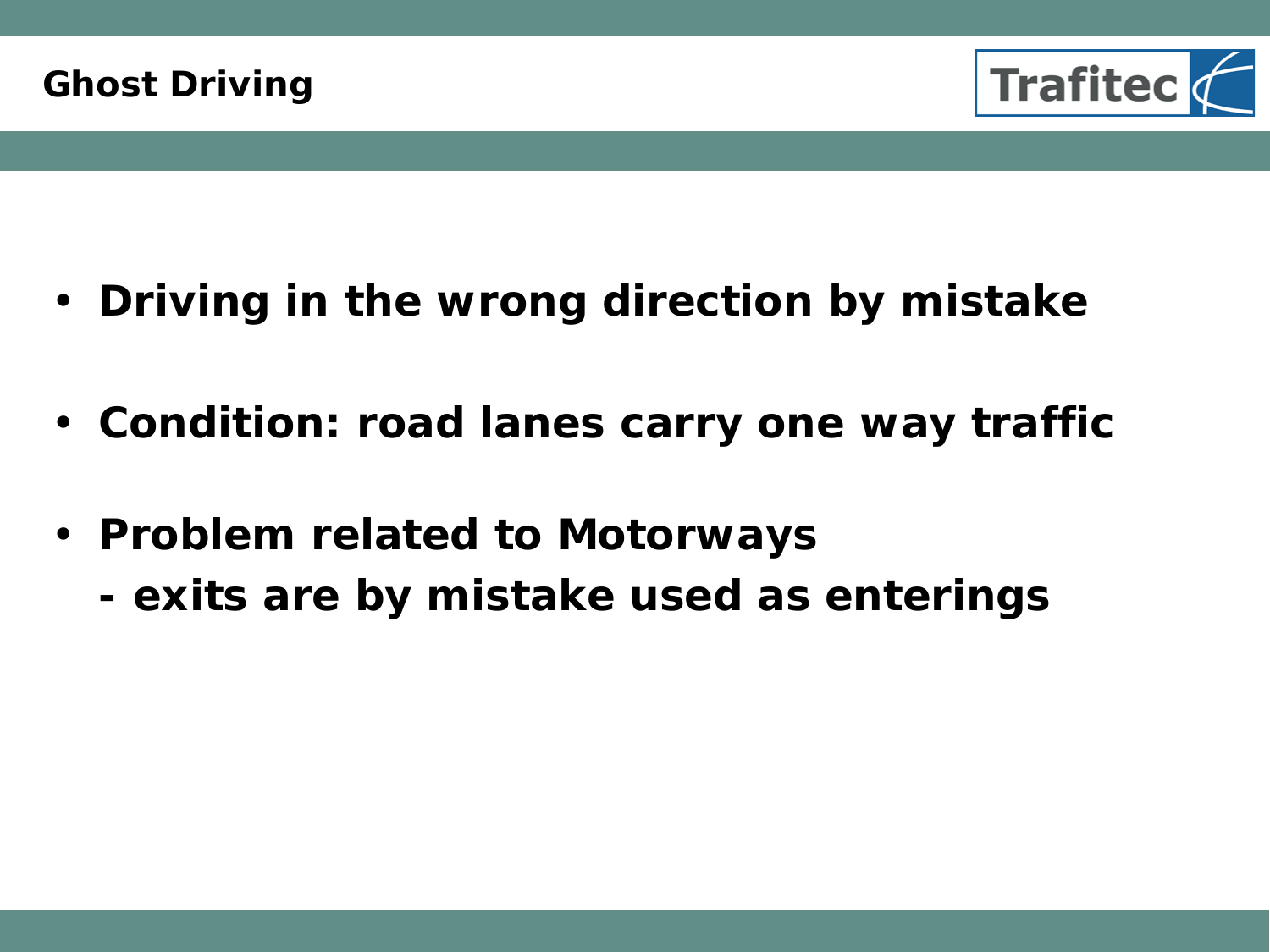

- **Guide the driver by making it easy for the driver to find out how to drive, where to drive and find the right way**
- **Secure a clear and unambiguous information from the road design and the symbolic info as a whole**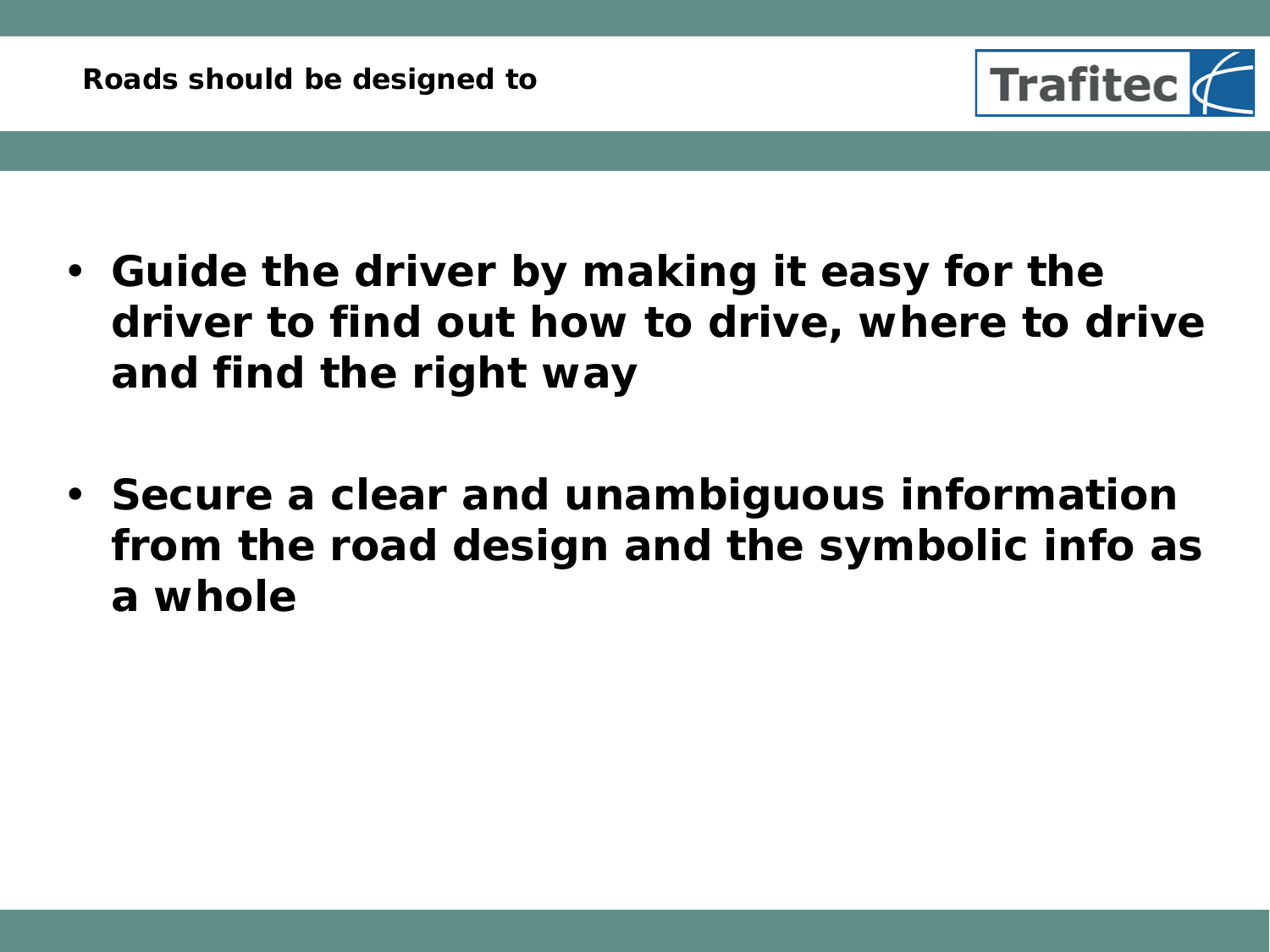

### **"Fish trap" principle:**

**Enterings must always be clearly visible and designed to "Invite" the driver to enter**

**For Exits it must be the opposite – difficult to see ("hidden"), difficult to enter, giving signal of "refuse"**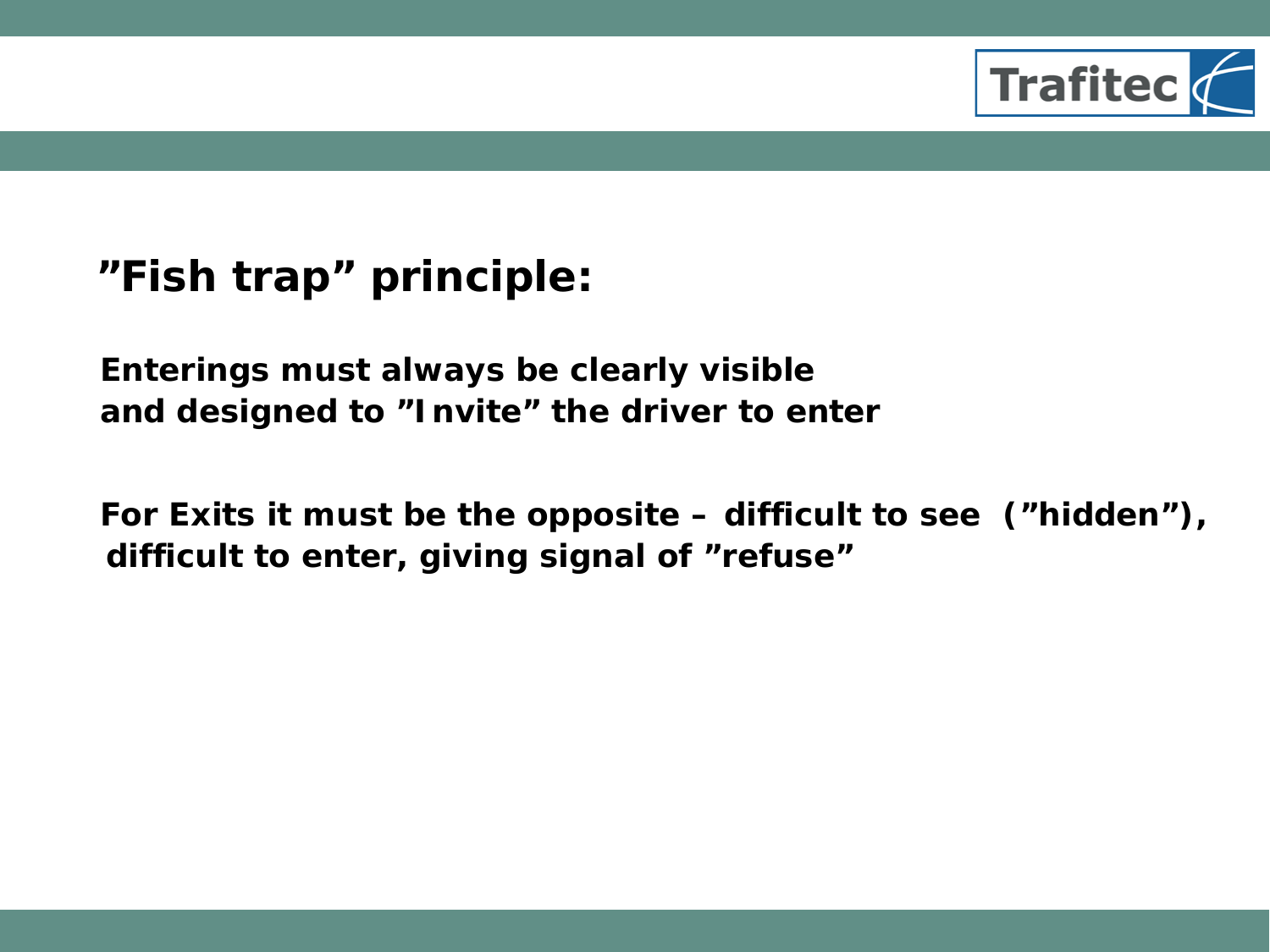

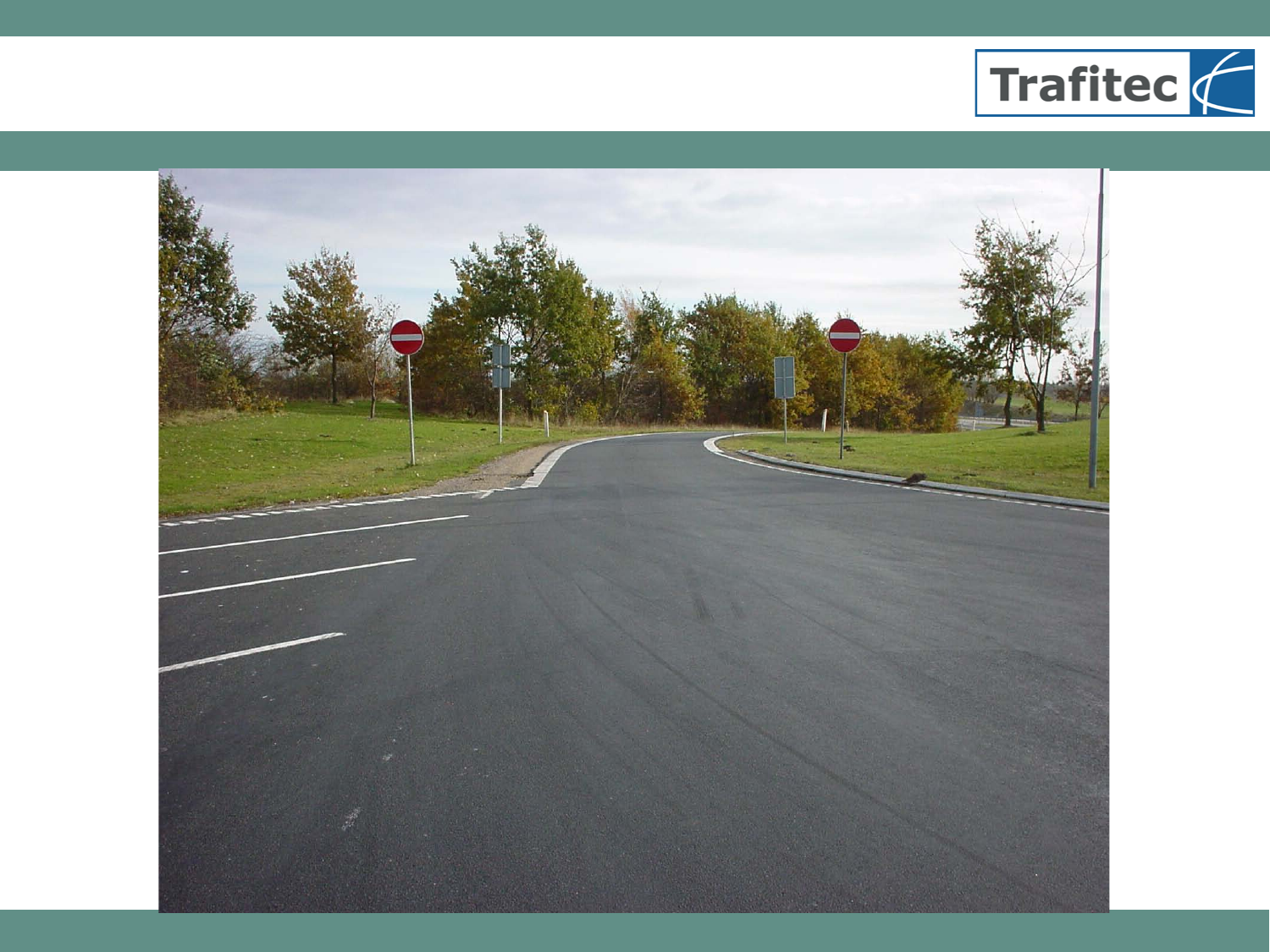

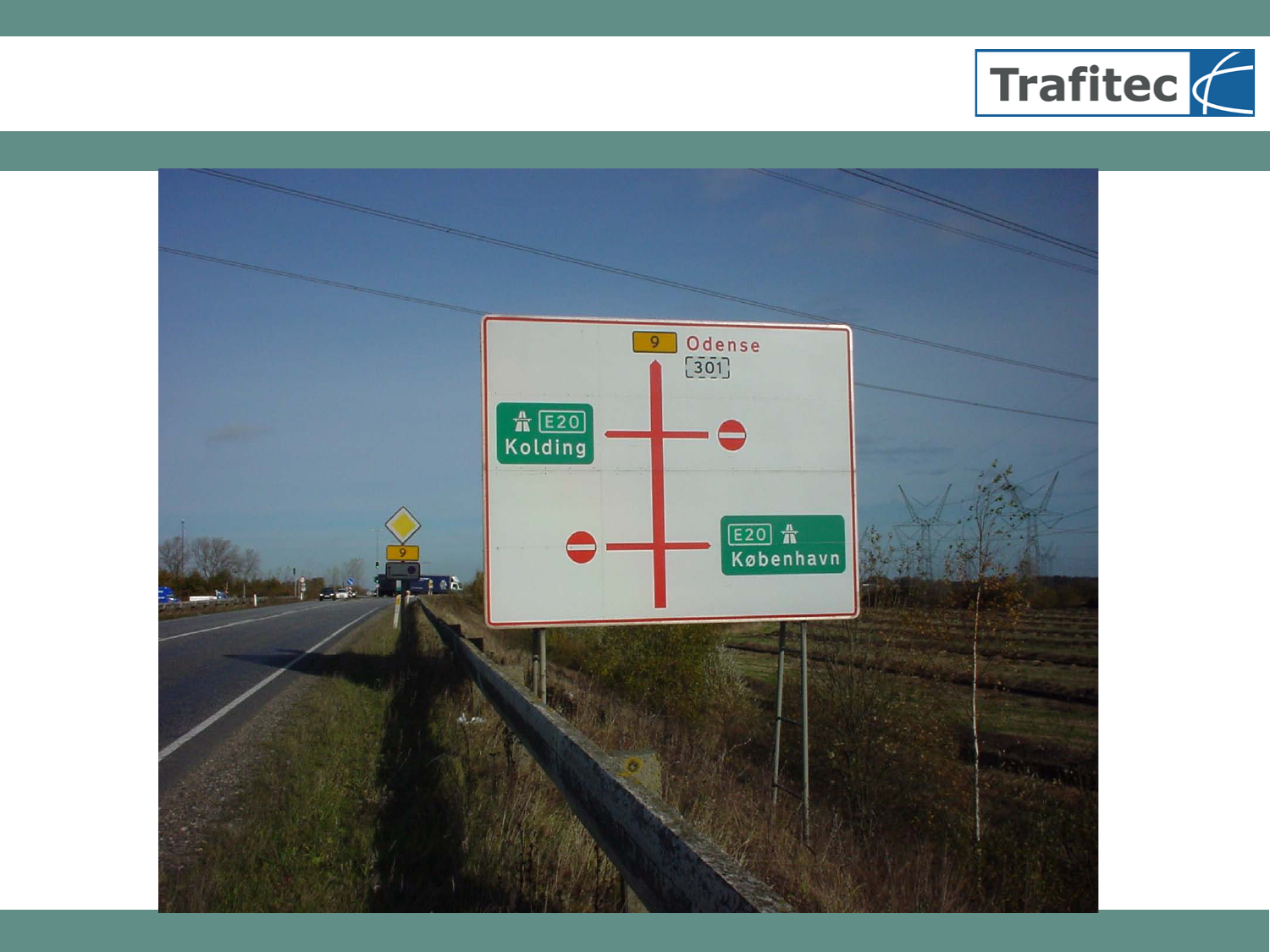

# **"Driving straight ahead" principle:**

#### **It should always be OK (right) to drive straight ahead**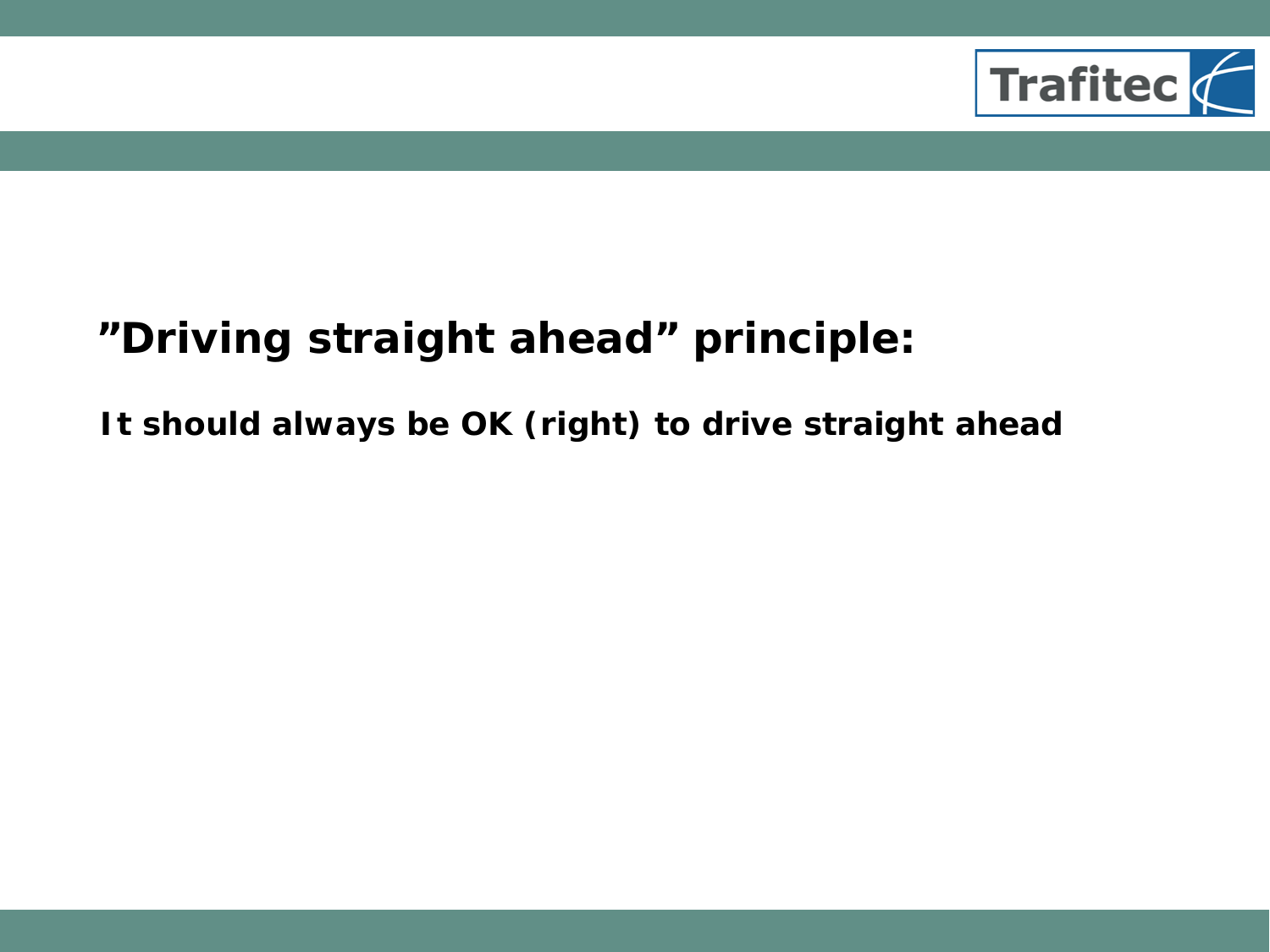#### Driving straight ahead principle - right!



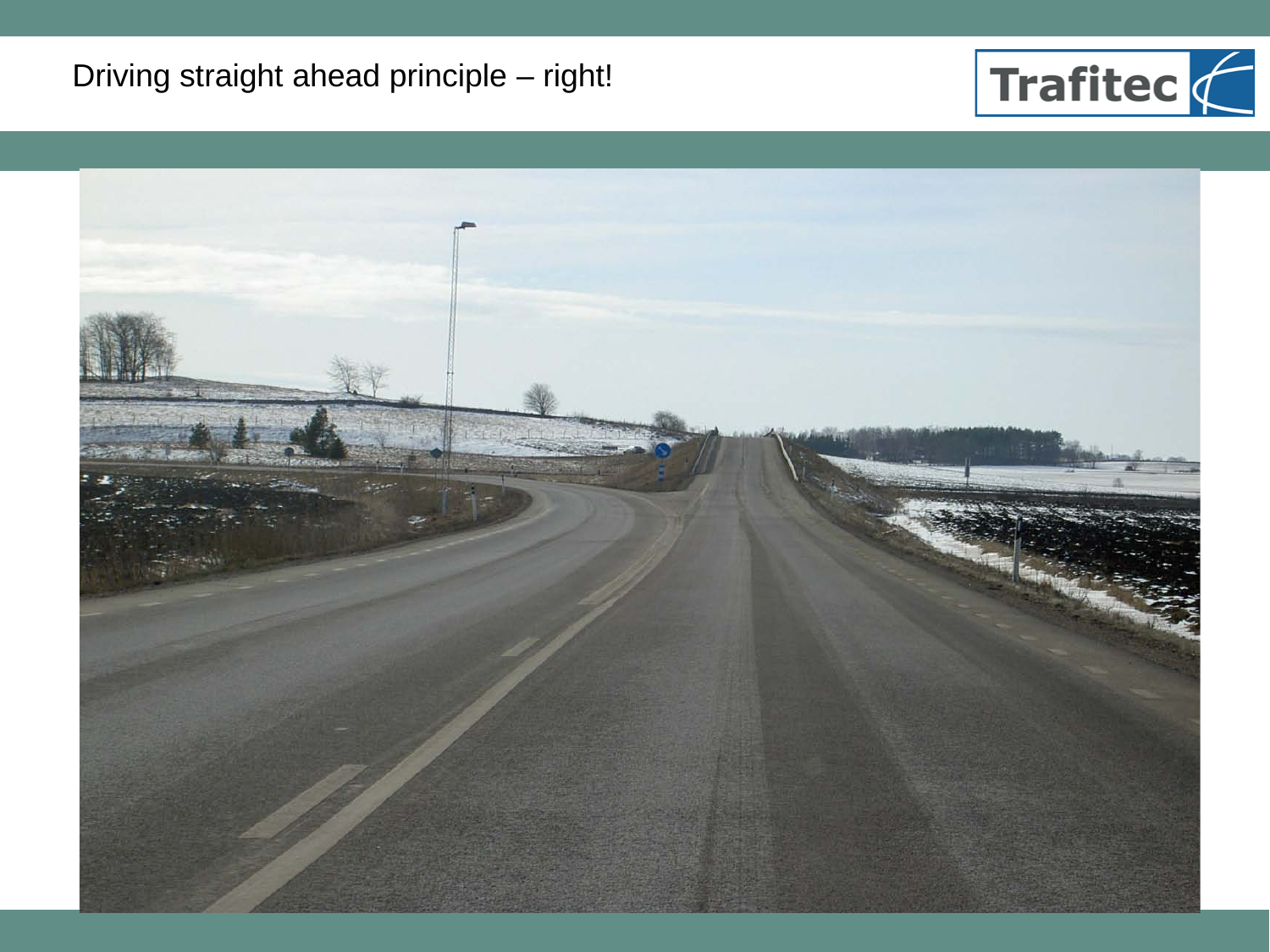#### Driving straight ahead principle – wrong!



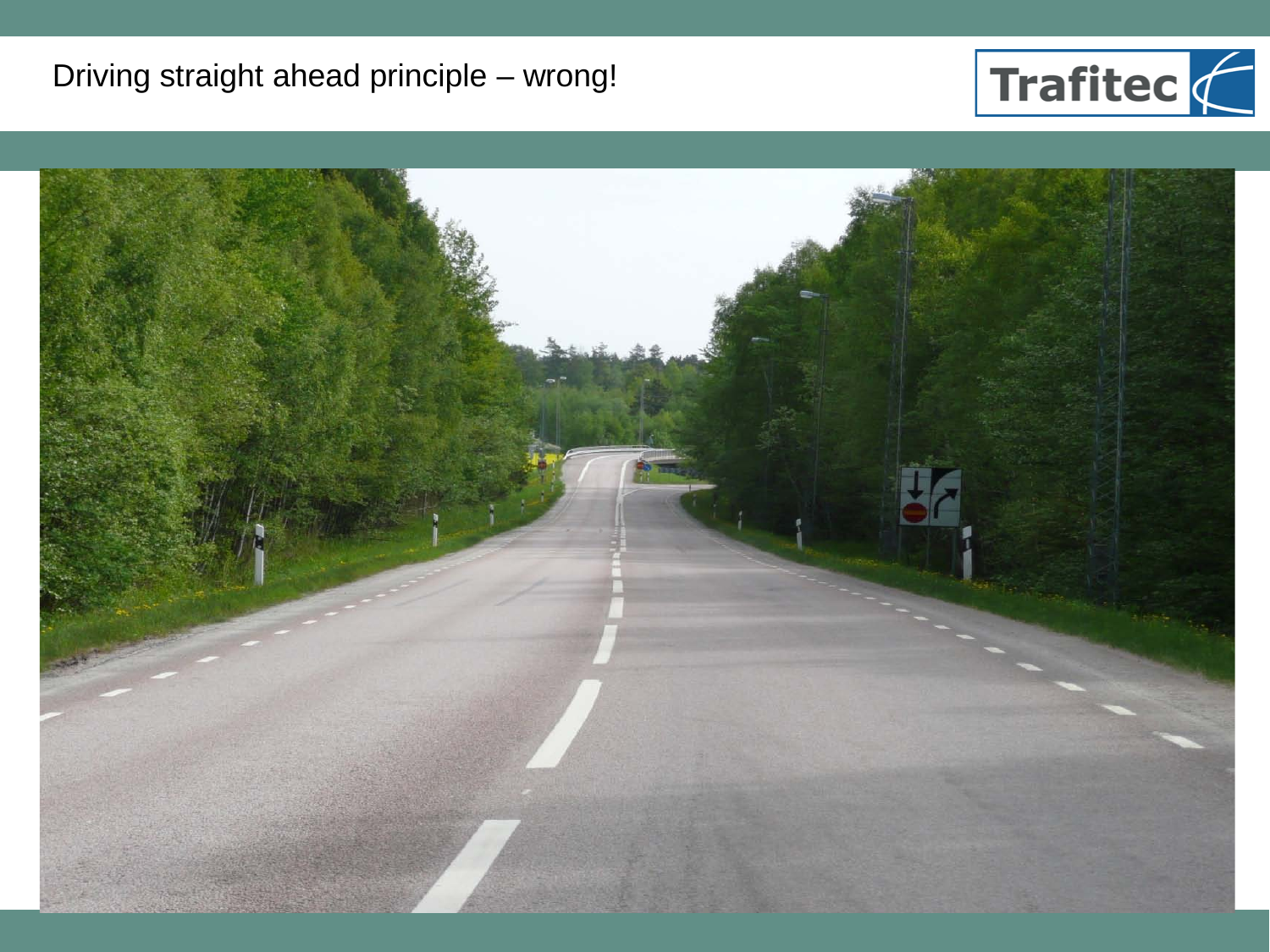

### **It should always be right (OK) to drive straight ahead**

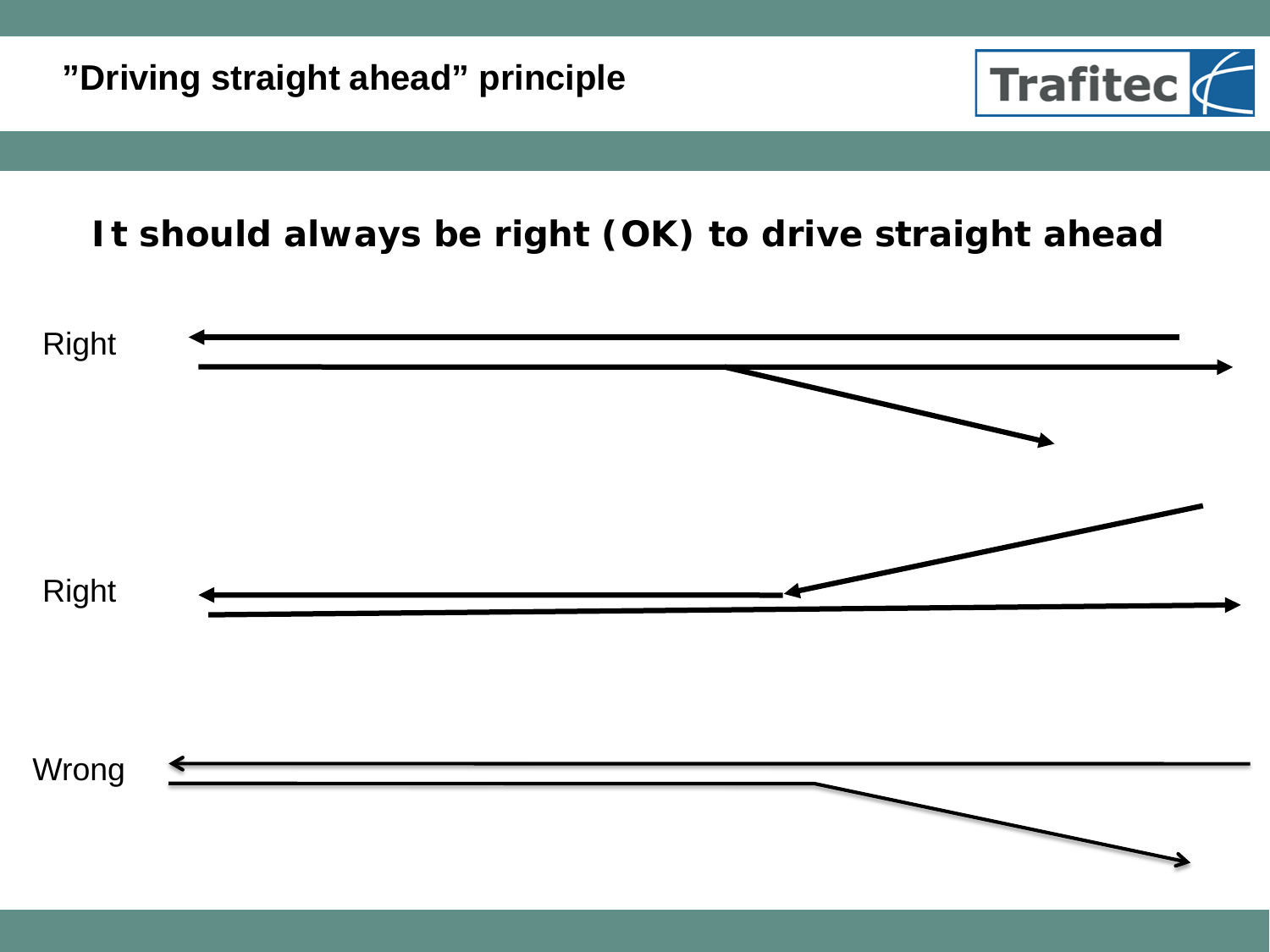

## **This is the end of the show**

# **Thank you for your attention**

**Lene Herrstedt Trafitec [lh@trafitec.dk](mailto:lh@trafitec.dk) www.trafitec.dk**